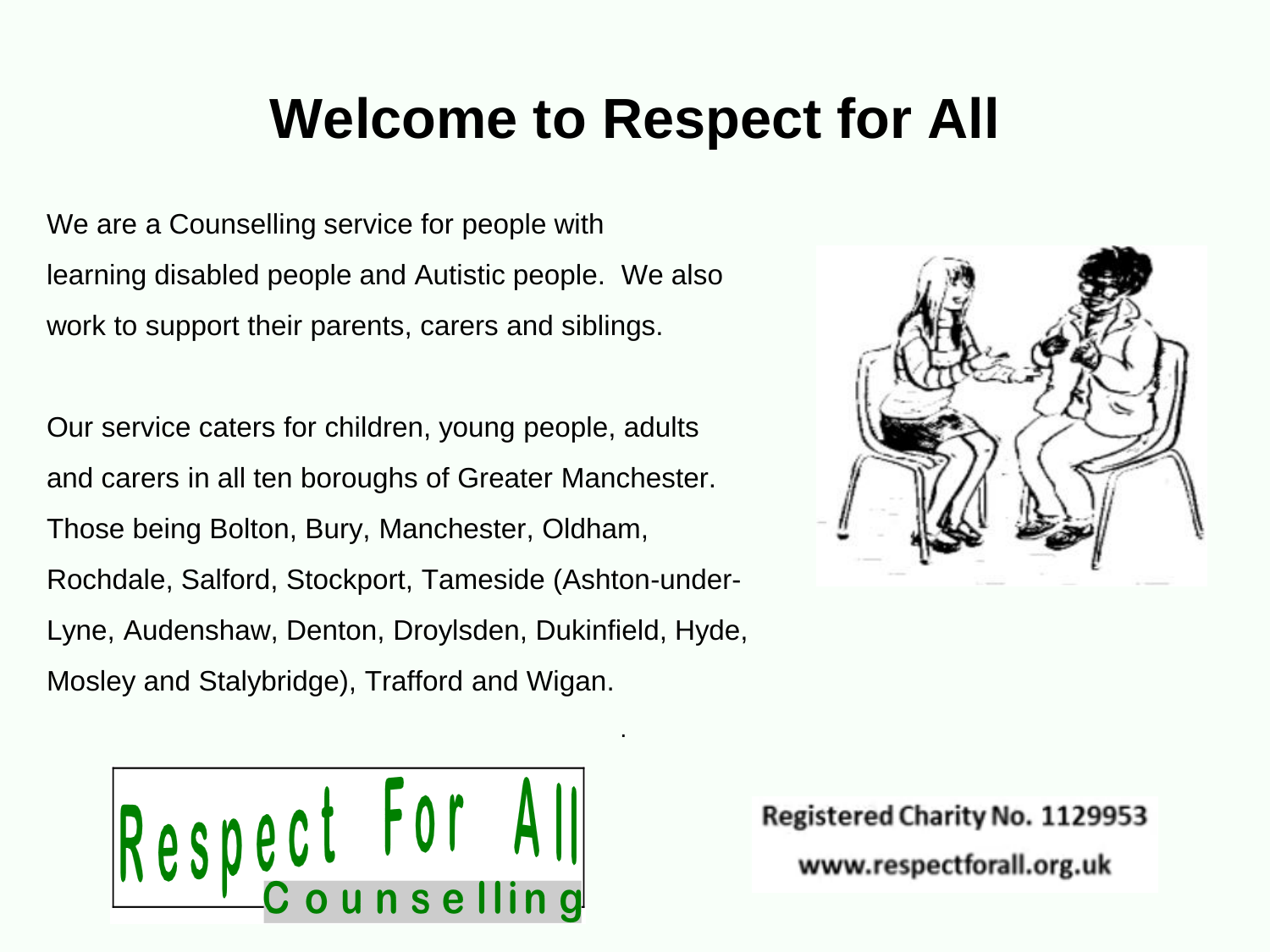

# **Respect For All Counselling**

#### **A Brief History**

Respect for All [RFA] was created in 2002 when a core group of four counsellors came together and advertised a counselling service for people with learning disabilities, Autism (including Aspergers), and their parents/carers.

RFA recognised that not only was there a "gap" in counselling services for this client group, but also that despite an interest in the service, the cost was an issue for many clients.

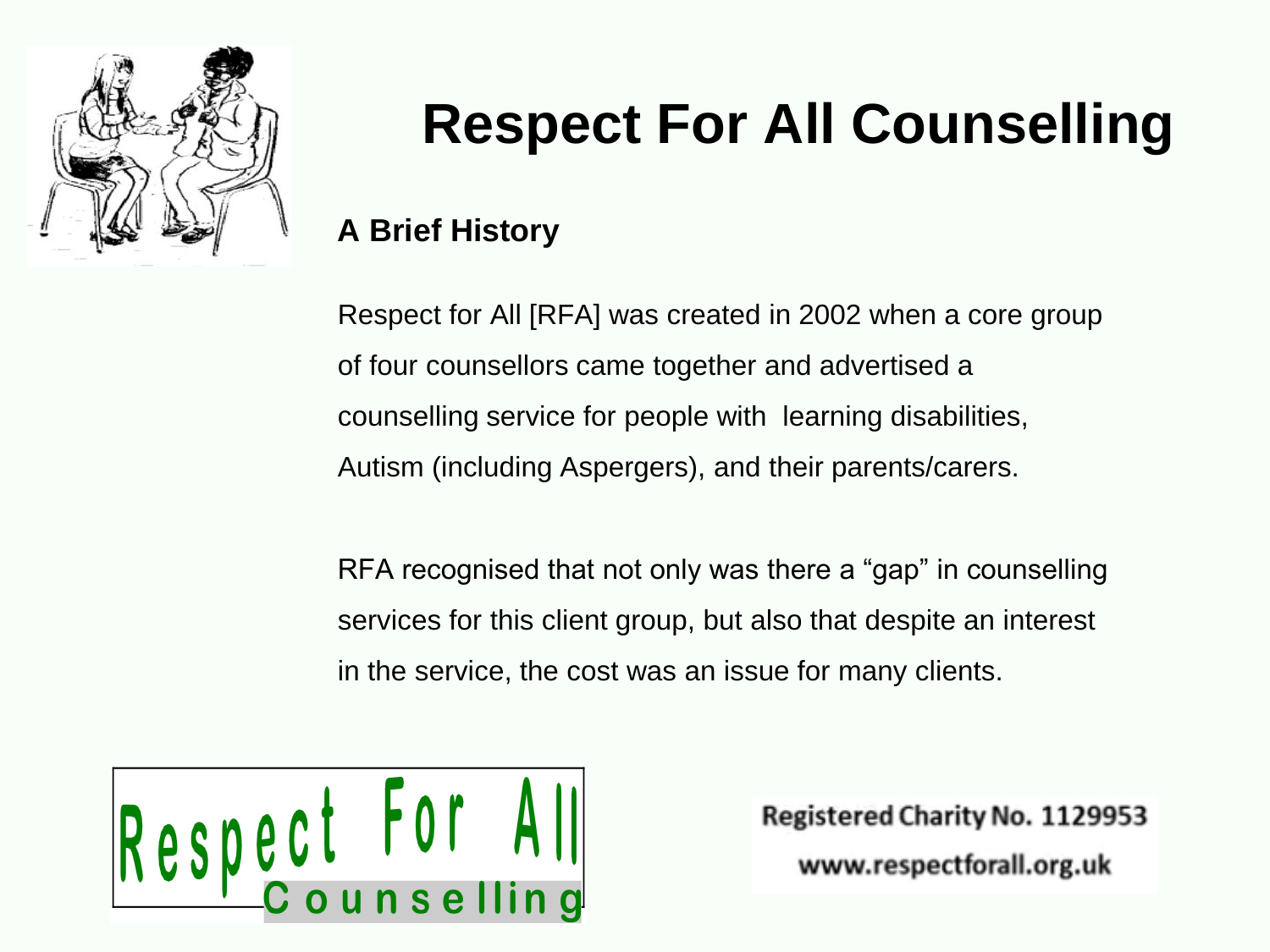# **What We Offer**



- ✓ ONE TO ONE COUNSELLING.
- $\checkmark$  PLAY THERAPY
- ✓ COUPLE AND FAMILY COUNSELLING
- ✓ GROUP WORK TRAINING

We will travel to a venue that suits each person (including home visits).

We work in all boroughs of greater Manchester.

We receive funding in some boroughs.

We accept self funders at a reduced price, or to be put on our waiting list.

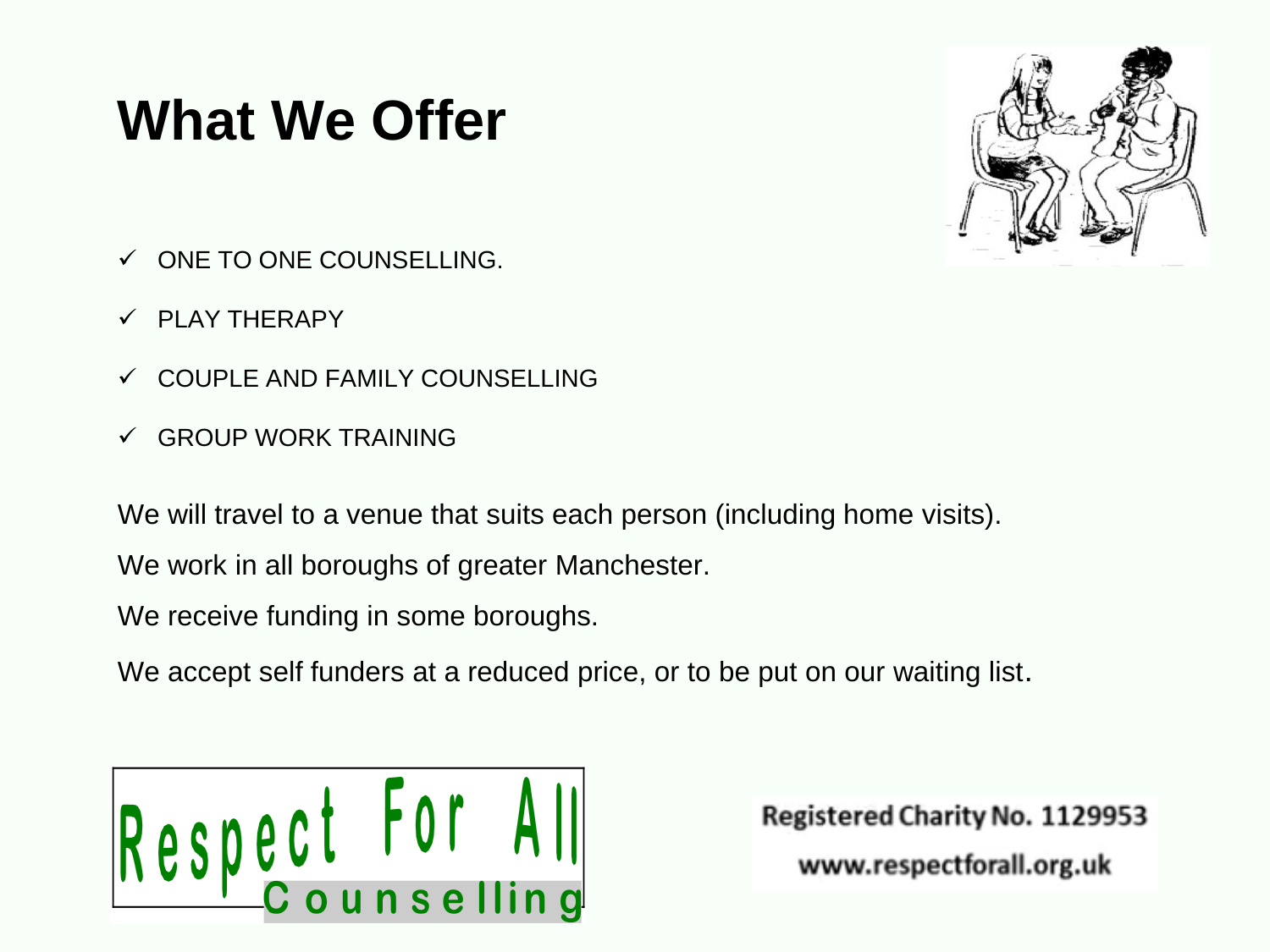#### **Need someone to talk to?**

# **At Respect for All**



- ➢ All of our counsellors have either personal or professional experience of being with our client group.
- $\triangleright$  We offer counselling in English and British Sign Language.
- $\triangleright$  We believe that each person is unique and has potential. We show our respect through taking the time and effort to communicate with clients at a pace and way that is both helpful and empowering.

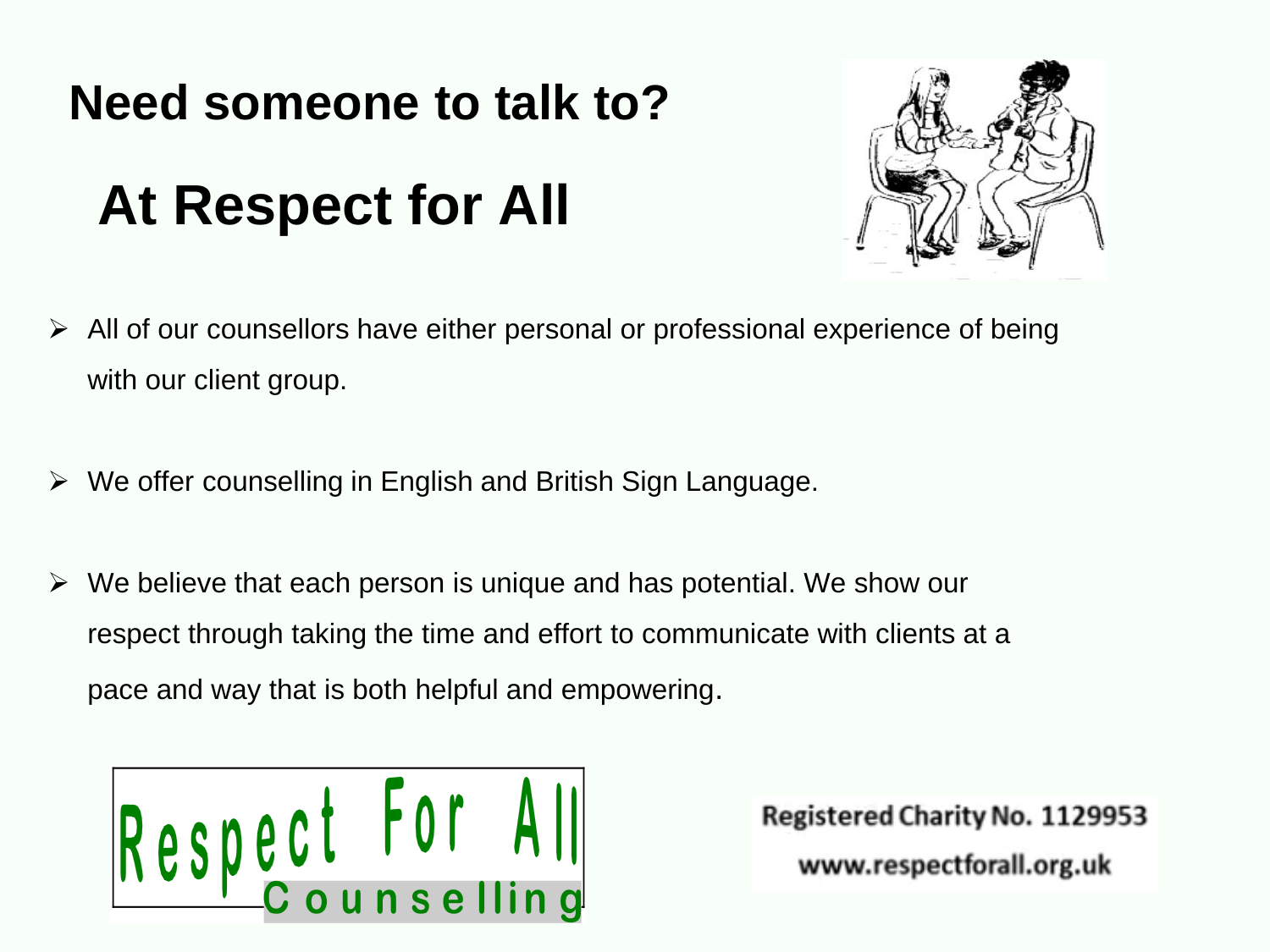## **Post Diagnostic Counselling – Young People and Adults**

- $\triangleright$  Understanding the diagnosis and what it means for the individual.
- $\triangleright$  Interpreting the language of the autism assessment.
- $\triangleright$  Looking at cognitive, communication, emotional, social, and sensory issues.
- $\triangleright$  Working to one's strengths and finding ways around difficulties.

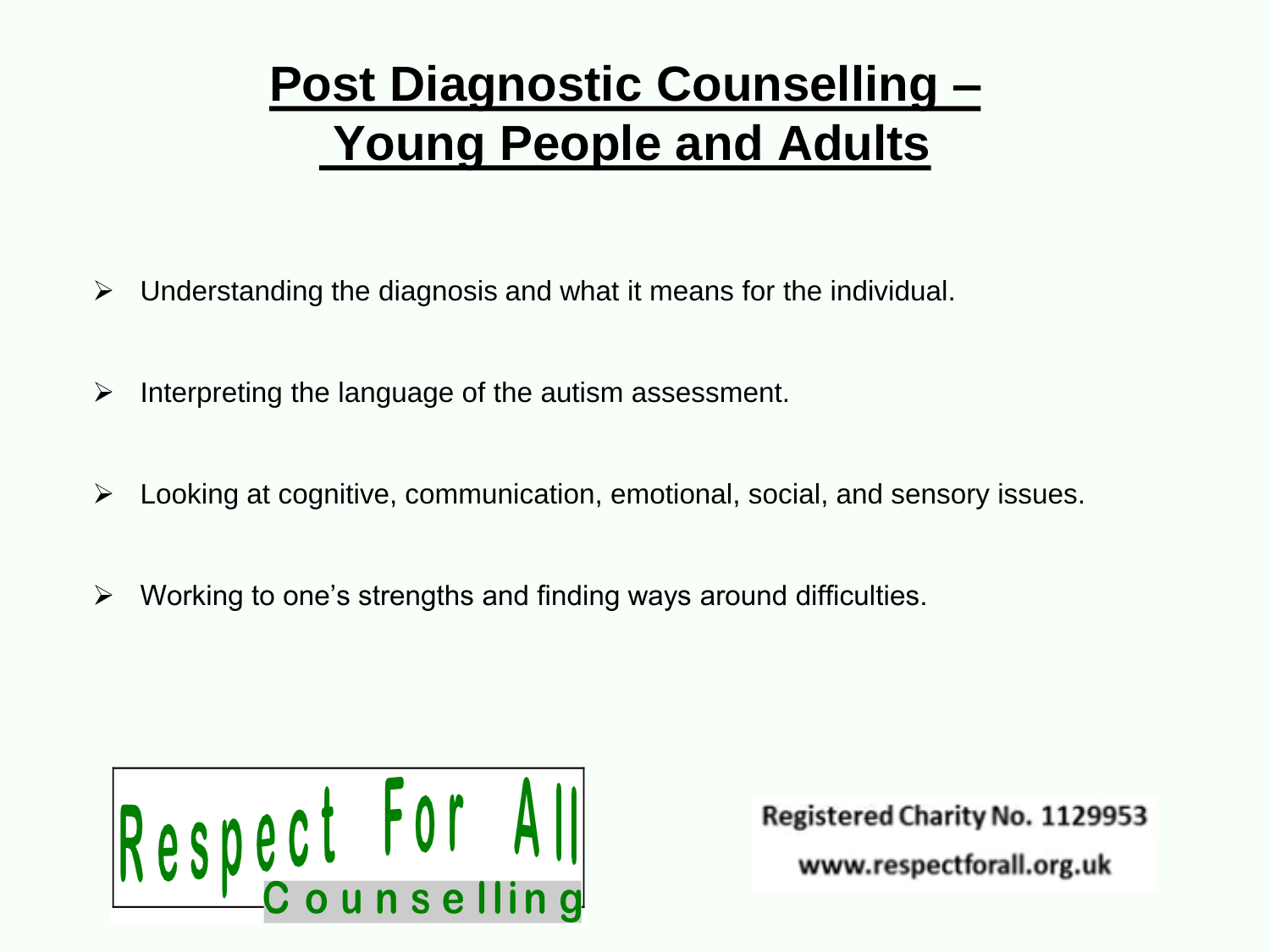- $\triangleright$  Giving accurate information and dispelling myths and negative stereotypes.
- ➢ Understanding and managing anxiety surrounding a new diagnosis.
- $\triangleright$  Adjustments, adaptations and strategies to make life easier.
- $\triangleright$  Employment rights, education and social care rights, equal access to services.
- $\triangleright$  Exploring areas of support and helpful resources.

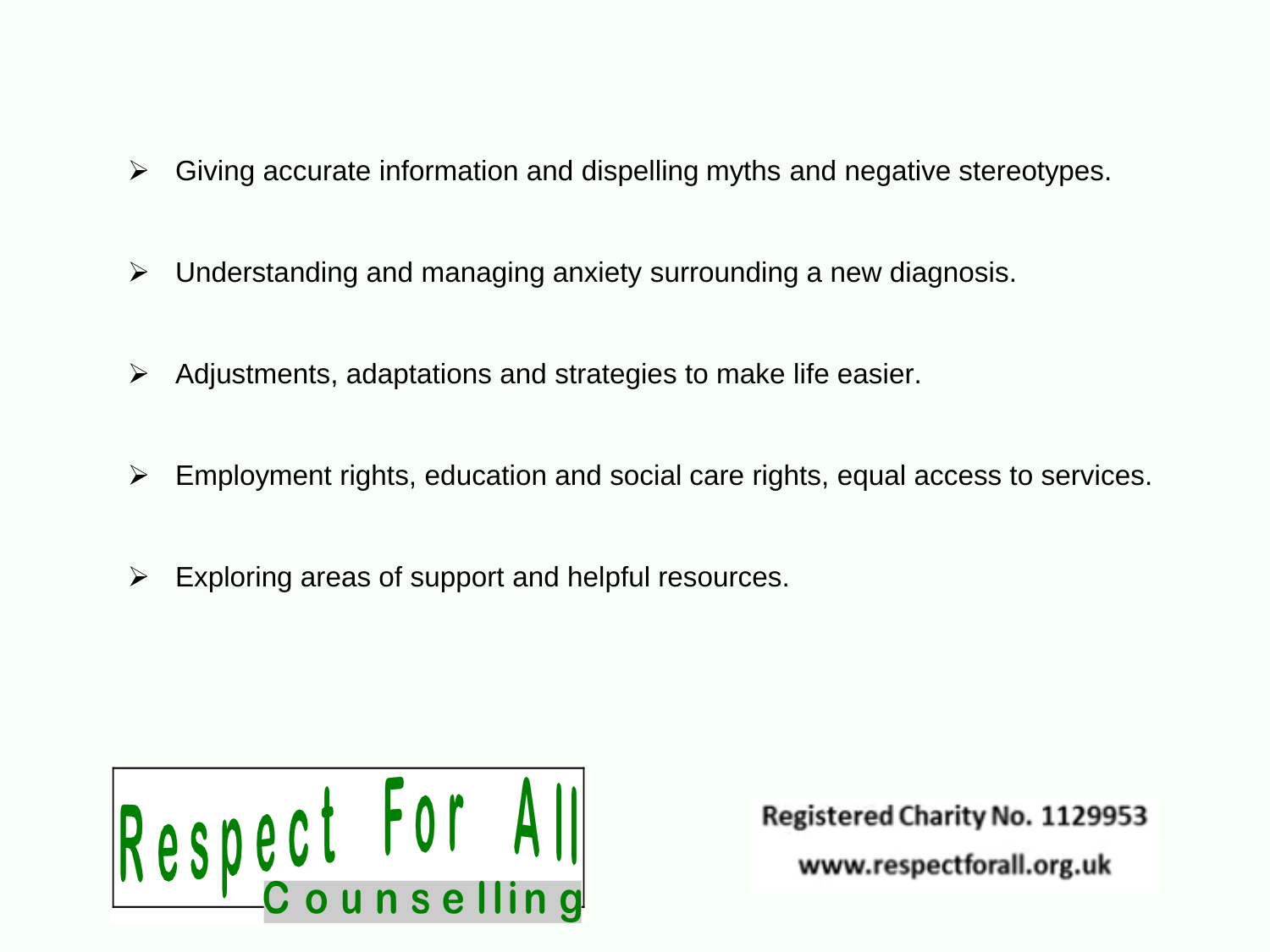## utcomes

- $\triangleright$  New understanding of self and others. Moving from "Something is wrong with me" to "This is Me".
- $\triangleright$  Re-appraisal of past and current difficulties.
- $\triangleright$  Increased acceptance of self and peace of mind.
- $\triangleright$  Beginning the process of recovery from past damage.
- ➢ Person feels validated and understood.
- ➢ Identifying hopes and plans for the future and strategies to achieve them.
- $\triangleright$  Identifying any ongoing support needs therapeutic, employment, social, family, relationships. This may include further specialist therapy, group provision or signposting to other services.

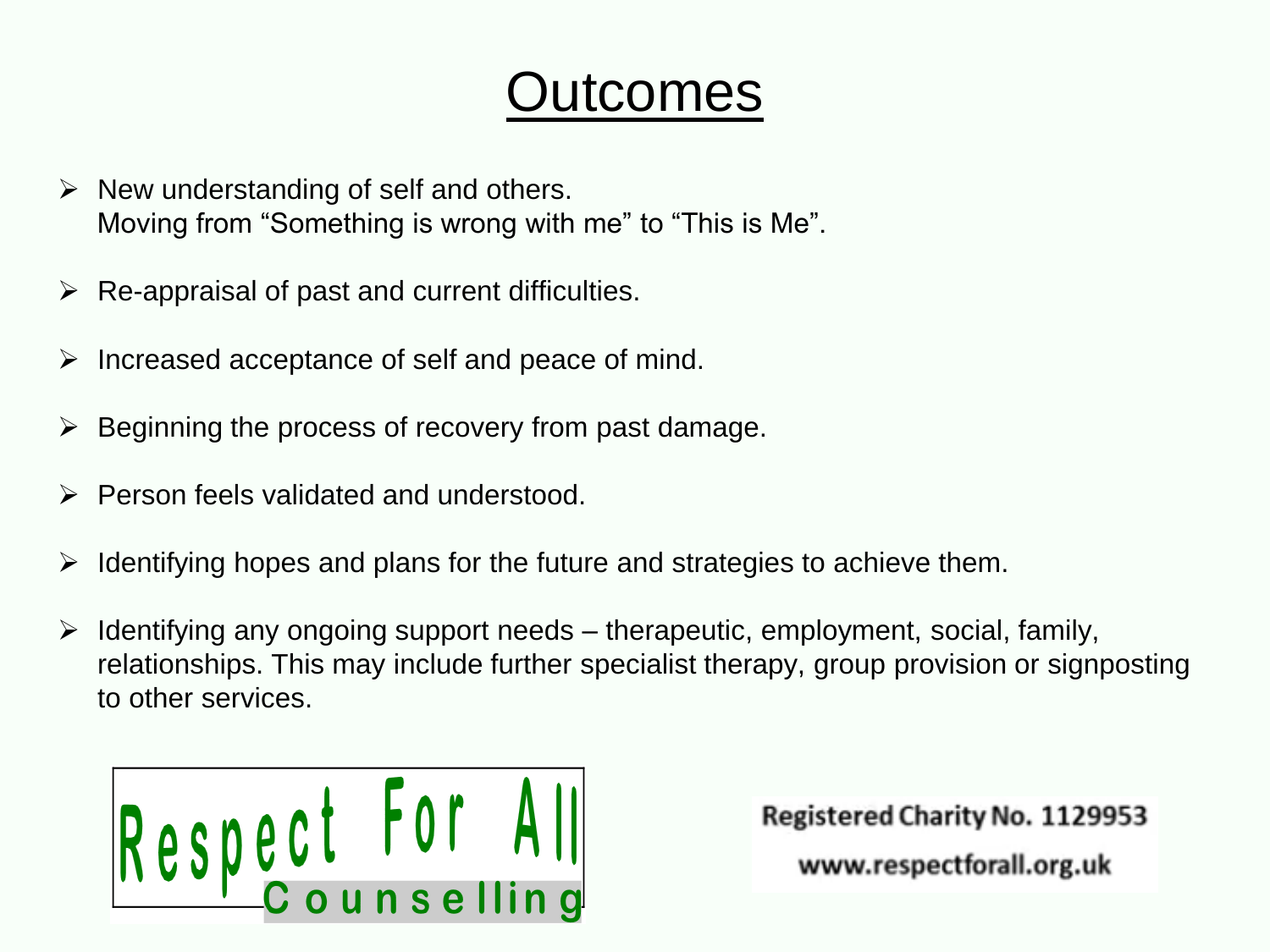#### **Post Diagnostic Counselling – for parents and caregivers of children**

- $\triangleright$  Understanding and adjusting to the diagnosis.
- $\triangleright$  Understanding how your child is experiencing life.
- $\triangleright$  How to support your child.
- $\triangleright$  How to help your child manage difficult feelings and situations.
- $\triangleright$  How to make adaptations.
- $\triangleright$  Self care, respite, carer's assessments.
- ➢ Access to services.

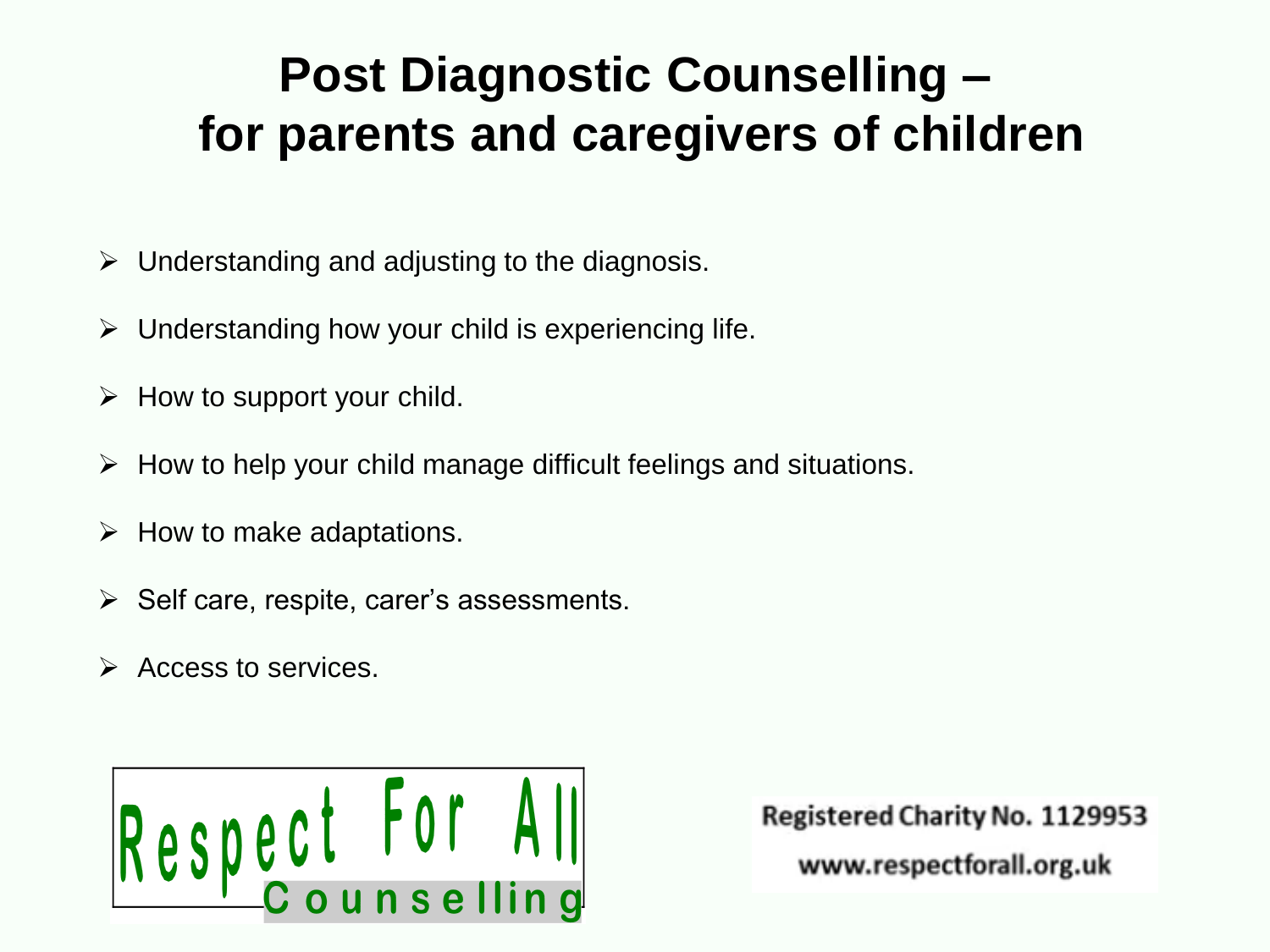## **Outcomes**

- $\triangleright$  Increased confidence and peace of mind.
- $\triangleright$  Improved family relationships.
- $\triangleright$  Happier child and parent/caregiver.
- ➢ Knowledge of services and resources.

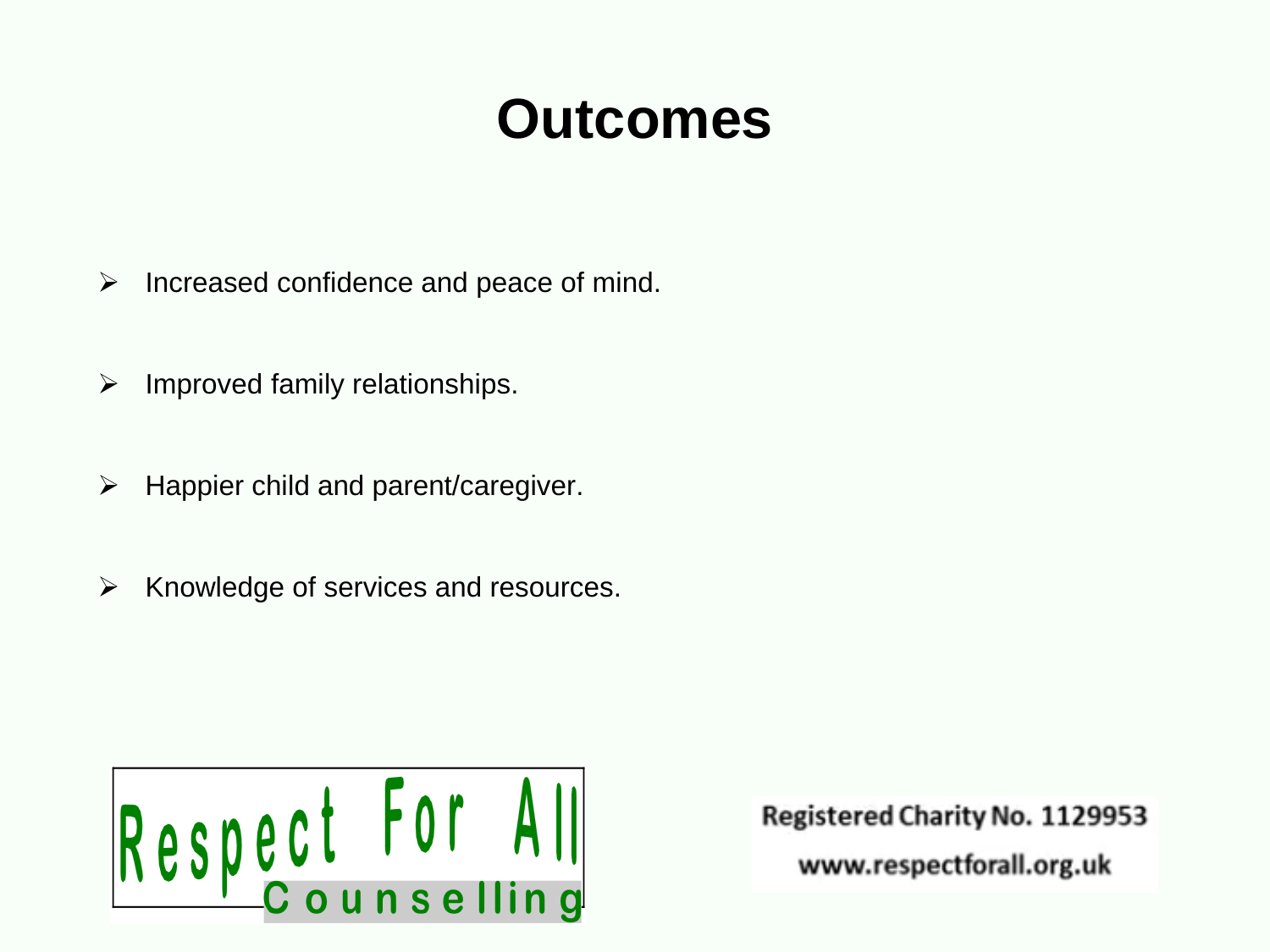## **Access**

Each individual will need different approaches in therapy and we do not, based upon client and carer feedback, use any prescribed model but match therapists with clients on an individual basis. We make adaptations to the individual's communication and thinking styles, and any other requirements they may have. This makes the counselling truly accessible.

We recognise that many people are not able to travel far from home and arrange nearby venues, including home visits where appropriate.

We recognise the need for some people to have family members, carers, or support workers included as part of the post diagnostic

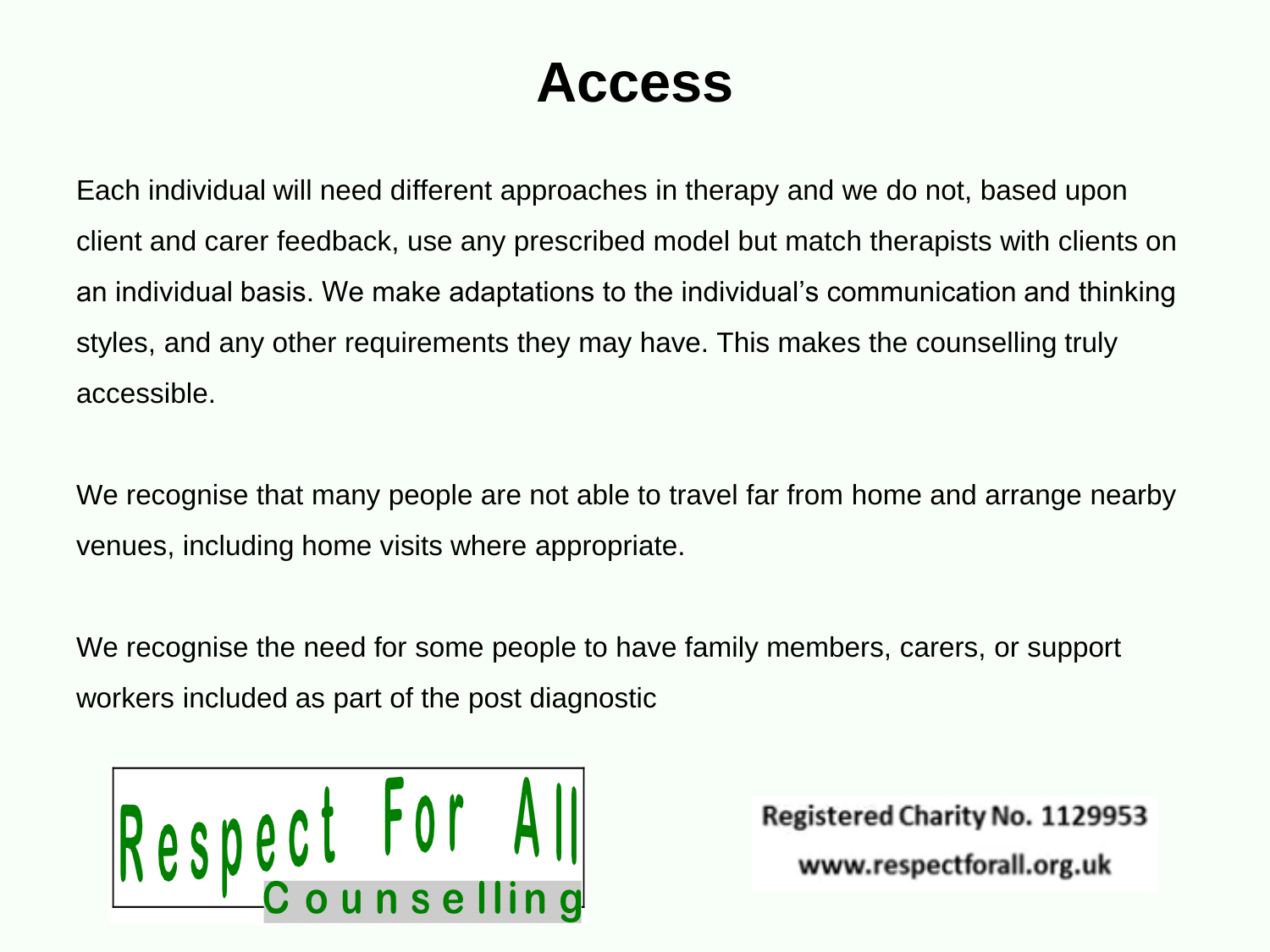# **Who Can Refer Into Our Service?**

➢ Professionals

➢ Family Members

➢ Self Referrals



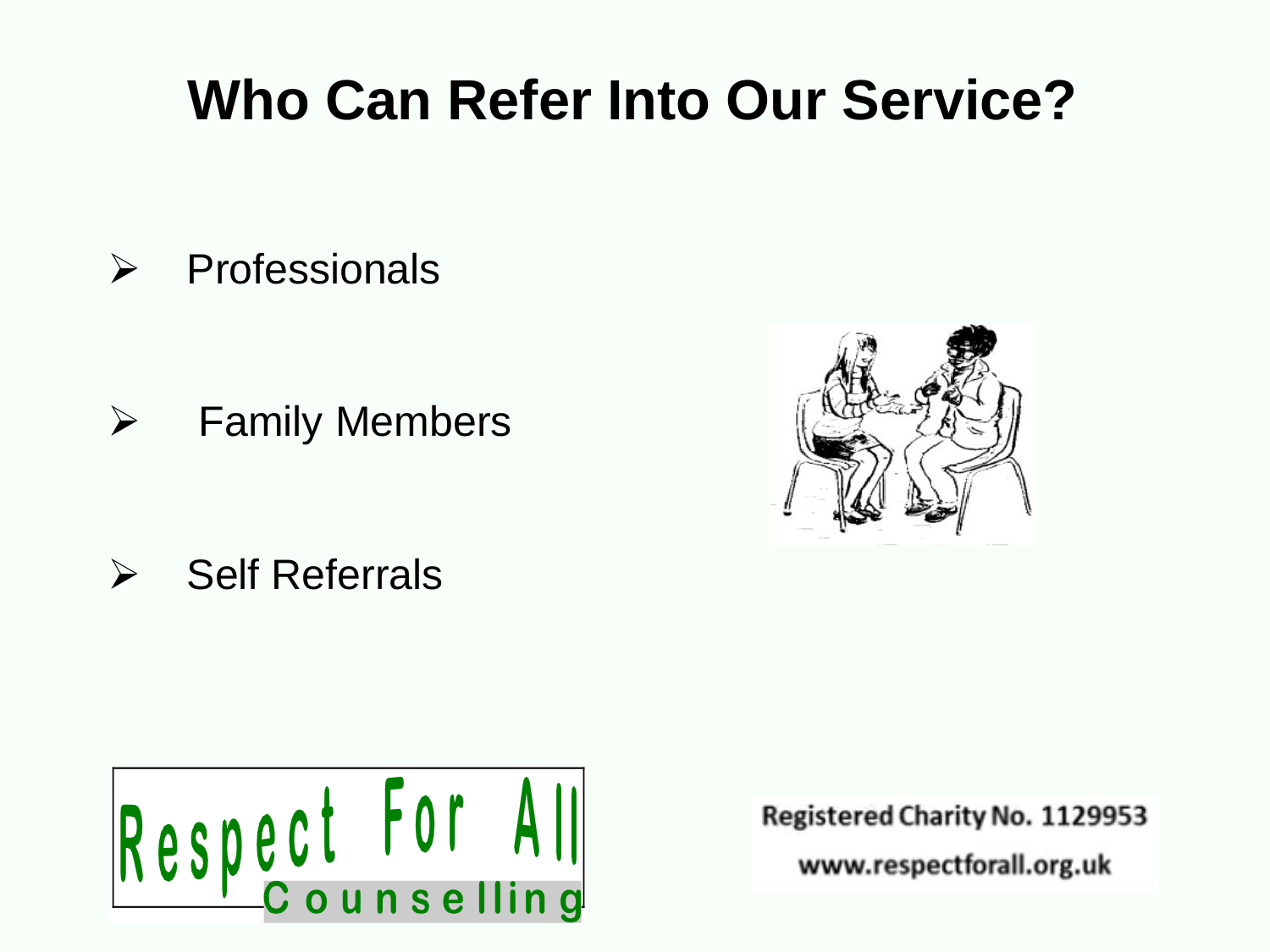#### **What Our Clients Have Said About Our Service.**

*"My experience has been awesome at respect for all, it has only been positive from the outset. The one-to-one sessions have helped me release thoughts without concern of judgement. The group sessions have been a major help in understanding myself and others. It has re-affirmed that I am not alone and lost."* 

- **Adult with Autism.**

*"It is improving the situation at home because it's allowed me to make sense of 'me'. I have always been angry and frustrated but did not have a real reason why. The anger wont go away but now that I know why, it is making it easier to cope and manage my situation."*

**- Adult in process of Autism diagnosis.**

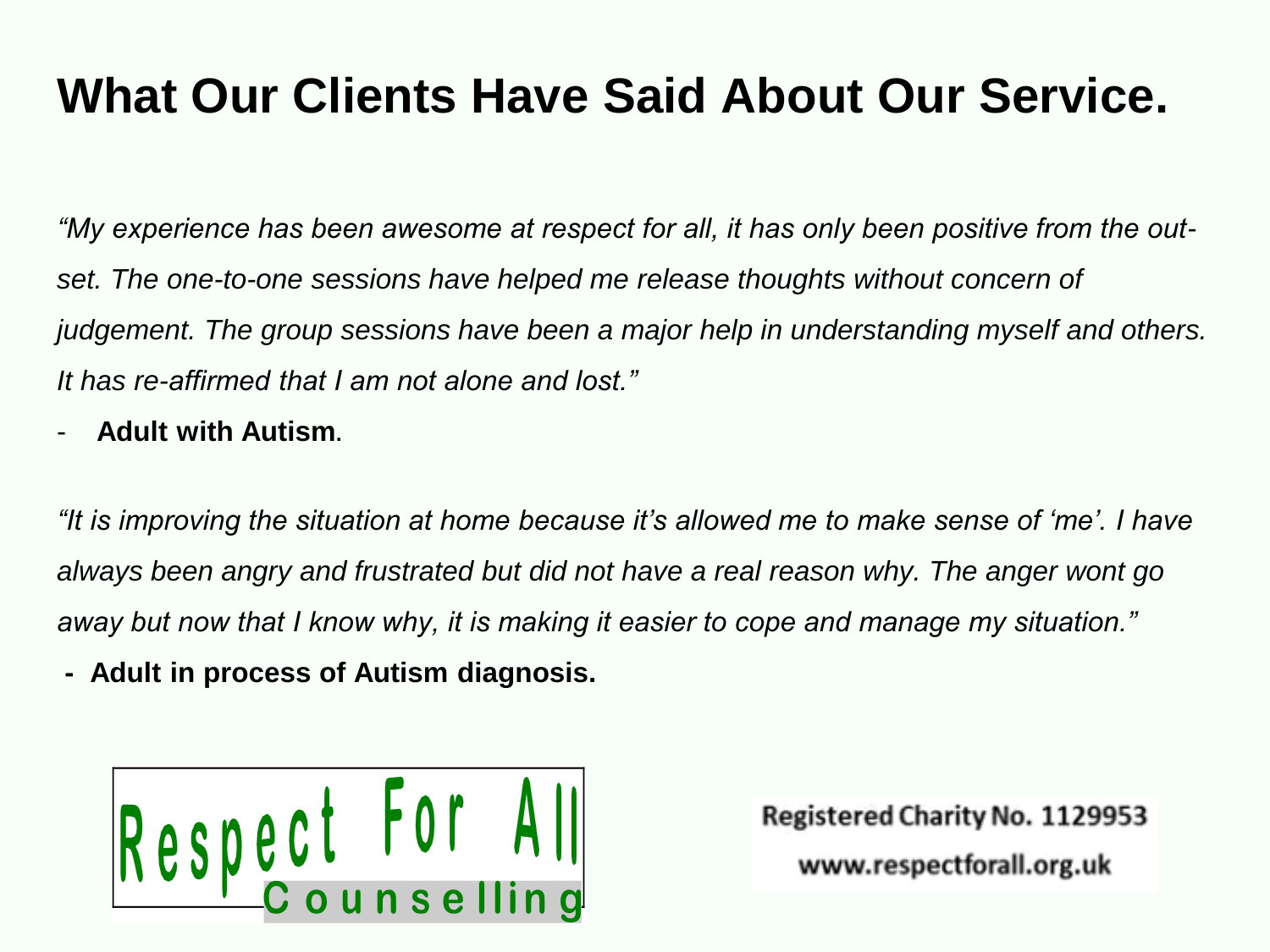#### **What Our Clients Have Said About Our Service.**

*"It has helped me realise that it's okay to have flaws and to put myself first. My health and wellbeing is of paramount importance."* **– Carer**

*"It helped my daughter understand who she is more and what she feels. It helped me as her mum realise that I had done the best I could do by my daughter*." **- Parent**

"*Seeing the counsellor has made a big impact on my son. His depression seems to be under control and he is a much happier person. He talks to me a lot more now, opens up to me and we have a laugh together, which is brilliant.* **- Parent**